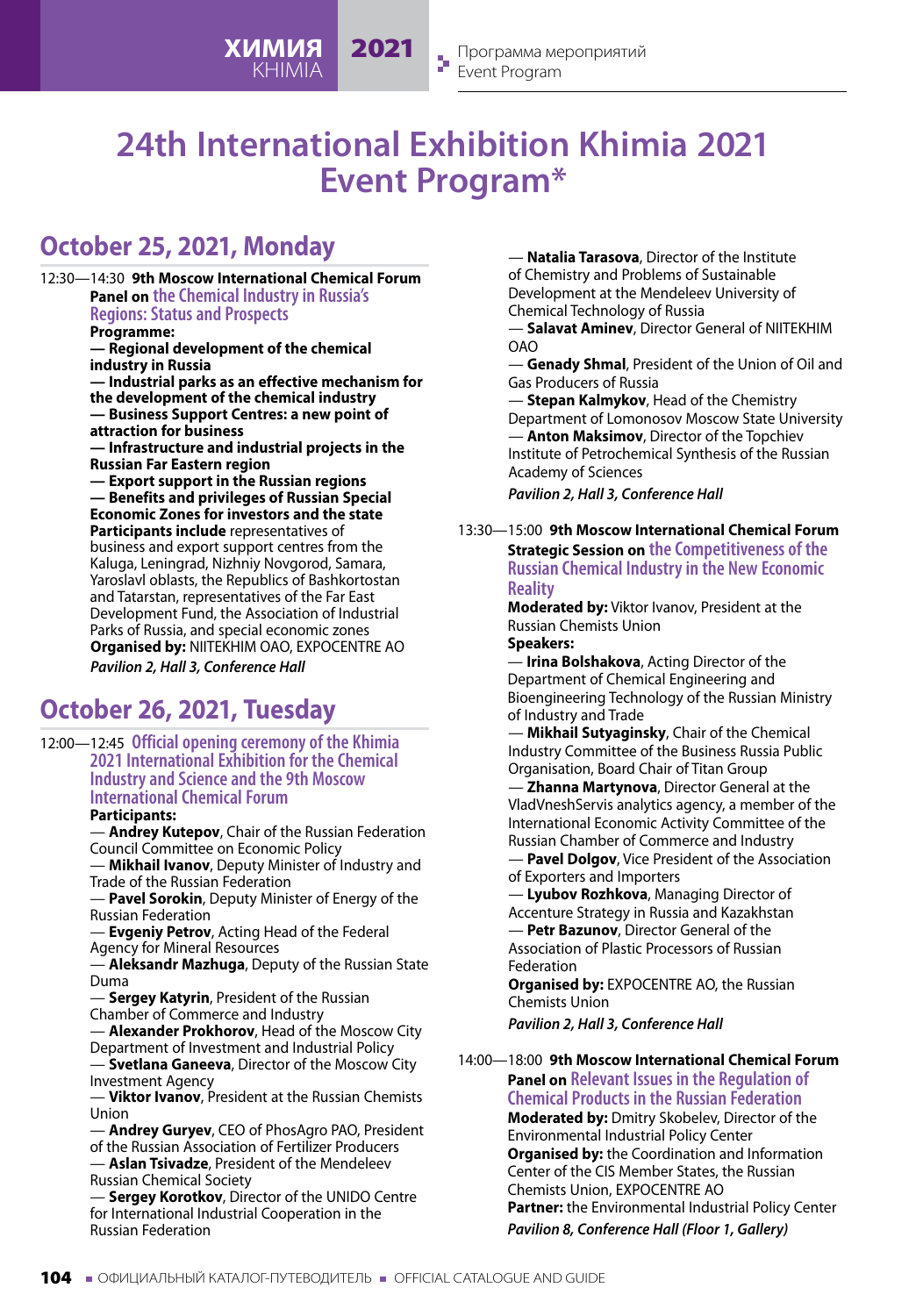# 2021 **ХИМИЯ** KHIMIA

### 15:30—17:00 **9th Moscow International Chemical Forum Session on Specialty Chemicals: Import Substitution and Development**

**Devoted to the 20-year anniversary of the Roshimreaktiv Association**

**Moderated by:** Irina Vendilo, Executive Director at the Roshimreaktiv Association **Organised by:** the Roshimreaktiv Association, the Russian Chemists Union, EXPOCENTRE AO *Pavilion 2, Hall 3, Conference Hall*

# 12:00—15:00 **Gallery of Solutions for the Chemical Industry**

#### **Organised by:** EXPOCENTRE AO 12:00—12:45 **Presentation of a New Solution for Laboratory Chemical Synthesis (MGD-Reactor OOO)**

**Speaker:** Vladimir Mikhailov, Senior Lecturer at the Organic Chemistry Department of the Institute of Chemistry at the St. Petersburg State University 14:30—15:00 **Presentation of Laser Scanning of Materials Speaker:** Irlan Shabelnikov, developer

*Pavilion 2, Hall 1, Presentation Hall*

# 15:30—17:00 **Panel on (Un)scary Chemistry: How to**

**Combat Chemophobia and Popularise Chemistry Moderated by:** Georgy Shakhgildyan, Head of Science Communication at the Mendeleev University of Chemical Technology of Russia **Participants:**

# — MEL Science

- 
- Children's Technopark Mendeleev Center — the Chemistry Department of Lomonosov
- Moscow State University

— the National Priorities Autonomous Nonprofit **Organisation** 

— the Russian Association for Science

Communication (AKSON) — the Polytechnic Museum

**Organised by:** the Mendeleev University of Chemical Technology of Russia, EXPOCENTRE AO *Pavilion 2, Hall 1, Presentation Hall*

## 10:00—17:00 **9th Conference on the Modern Technologies for Water Treatment, and Corrosion and Scale Prevention**

**Organised by:** the Roshimreaktiv Association, EXPOCENTRE AO

*Congress Centre, Press Hall*

# 14:00—16:00 **Express Conference on the Chemical Products and Technologies for Land Reclamation**

**The programme includes** reports made by the members of the Kostyakov Research Institute of Hydraulic Engineering and Land Reclamation:

# **— Use of chlorella grown on drainage runoff as a green fertiliser**

Oleg Strizhnikov, junior research fellow at the Department of Ecosystem Water Management

#### **— Phytotechnology for biological remediation of soils contaminated with organochlorine compounds**

Maksim Lapushkin, junior research fellow at the Department of Land Reclamation and Conservation **— Chemical pollutants in water sources and** 

# **membrane methods for their removal for irrigated agriculture**

Sergey Filippov, junior research fellow at the Department of Soil Fertility Management

## **— Creating artificial soils and structure formers based on polymers**

Snezhana Menshikova, senior research fellow, Head of the Laboratory of Innovative Agromelioration Technologies of the Department of Soil Fertility Management

**Organised by:** EXPOCENTRE AO **Partner:** the Kostyakov Research Institute of Hydraulic Engineering and Land Reclamation

*Pavilion 2, Seminar Hall 3 (Floor 1, Gallery)*

# 16:30—18:00 **Workshop on Promising Biotechnologies for Sustainable Development**

# **Programme:**

#### **— Rhizosphere bacteria of the genus Pseudomonas in modern agricultural biotechnology**

Tatiana Anokhina, research fellow at the Skryabin Institute of Microbial Biochemistry and Physiology

#### **— Determination of low molecular weight organic compounds by biosensor amperometric method**

Tatiana Kuvichkina, research fellow at the Skryabin Institute of Microbial Biochemistry and Physiology **— Assessing the feasibility of obtaining protein** 

# **products from methane**

Valentina Khmelenina, lead research fellow at the Skryabin Institute of Microbial Biochemistry and Physiology

## **— Production of enzyme preparations based on fungi producers for agriculture**

Vitaliy Nemashkalov, Head of the Enzyme Biosynthesis Laboratory at the Skryabin Institute of Microbial Biochemistry and Physiology

#### **— Secondary bacterial metabolites - challenges and benefits of use**

Inna Solyannikova, lead research fellow at the Skryabin Institute of Microbial Biochemistry and Physiology, Director of the Regional Microbiology Centre at the Belgorod National Research University

**— Innovative equipment for biotechnology** Vladimir Cherskiy, Director of Prointech

#### **— Study of the oil resistance limits of micromycetes for their use in biological remediation of oil-contaminated land**

Irina Bukharina, Professor at the Udmurt State University

# **Organised by:** EXPOCENTRE AO

**Partner:** the Skryabin Institute of Microbial Biochemistry and Physiology of the Russian Academy of Sciences

# *Pavilion 2, Seminar Hall 3 (Floor 1, Gallery)*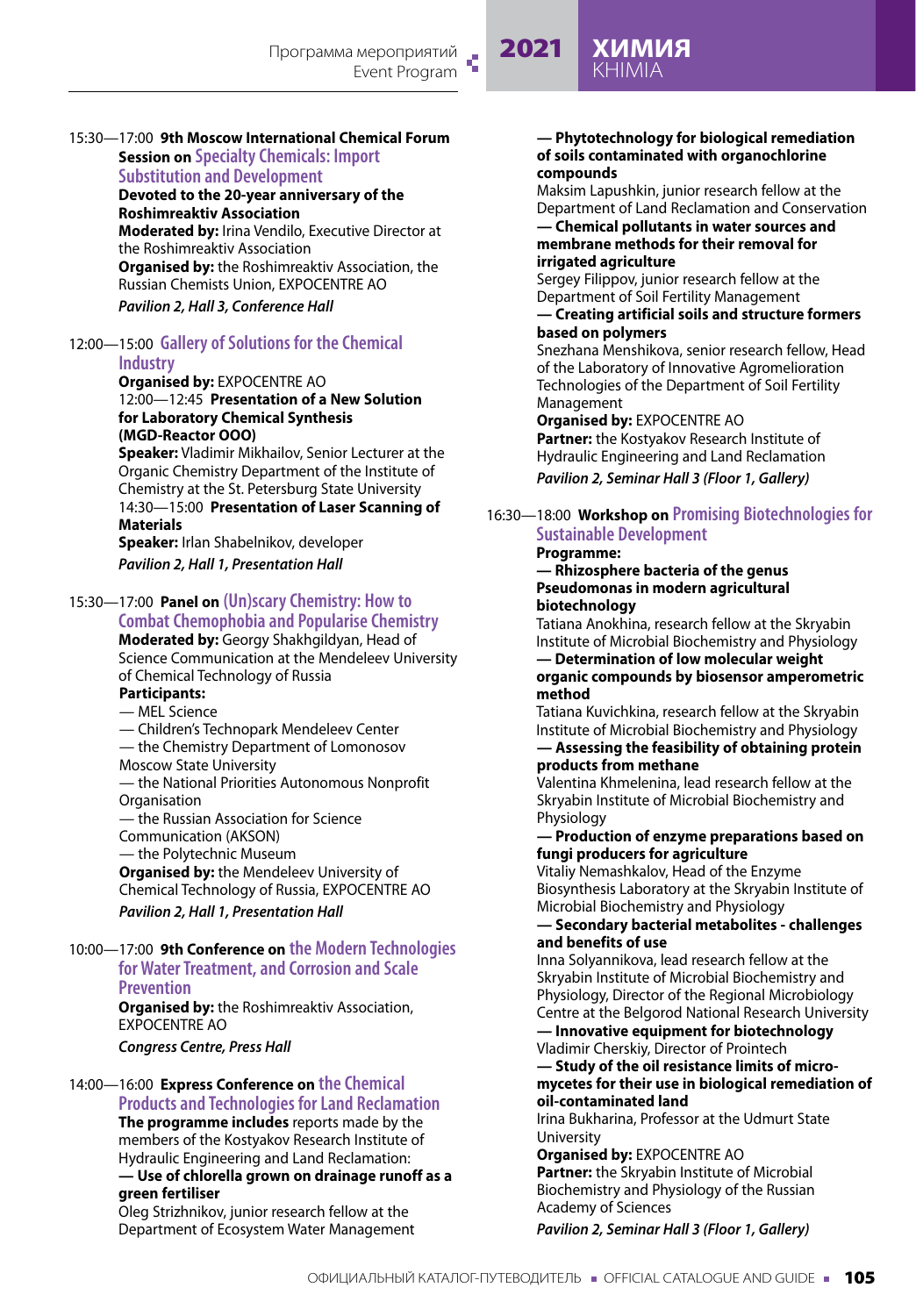15:00—18:00 **Panel the 2020-2021 Paint and Coatings Industry Outcomes and the re-election meeting of the Association of Manufacturers, Suppliers and Consumers of Paints & Varnishes and Raw Materials for Their Production Centrlack**

**Organised by:** EXPOCENTRE AO

**Partner:** the Centrlack Association of Manufacturers, Suppliers and Consumers of Paints & Varnishes and Raw Materials for Their Production

**ХИМИЯ** KHIMIA

2021

*Pavilion 2, Seminar Hall 4 (Floor 1, Gallery)*

# **October 27, 2021, Wednesday**

## 10:30—12:30 **9th Moscow International Chemical Forum Session on the Chemistry for Farmers**

**Moderated by:** Maria Ivanova, First Vice President of the Russian Chemists Union

# **Programme:**

## **— The current market situation in the chemical industry for the agricultural sector. Growing sales areas**

Zhanna Martynova, Director General at the VladVneshServis analytics agency, a member of the International Economic Activity Committee of the Russian Chamber of Commerce and Industry (to be specified)

### **— Current issues in the control of pesticides and agrochemicals**

Elena Tsvetkova, Assistant to the Head of the Federal Veterinary and Phytosanitary Surveillance Service (Rosselkhoznadzor)

**— PhosAgro: No.1 in green fertiliser production** Boris Levin, Deputy Chief of Staff to the Director General of PhosAgro PAO **— Calcium chloride-based products for the** 

# **agricultural sector**

Sergey Manuylov, Head of Industrial Projects at Zirax OOO

### **— Production chain analysis in the crop protection products market**

Aleksandr Maslennikov, Director of the Accelerator Mendeleev at the Mendeleev University of Chemical Technology of Russia

**Organised by:** EXPOCENTRE AO, the Russian Chemists Union

*Pavilion 2, Seminar Hall 3 (Floor 1, Gallery)*

## 10:30—12:30 **9th Moscow International Chemical Forum**

# **Session on Decarbonisation Tools for the Chemical Industry**

**Moderated by:** Evgeniy Sinyakov, Vice President of the Russian Chemists Union, Maria Ivanova, First Vice President of the Russian Chemists Union **Organised by:** EXPOCENTRE AO, the Russian Chemists Union

*Pavilion 2, Hall 3, Conference Hall*

13:00—15:00 **9th Moscow International Chemical Forum Panel on the International Trade in Chemical Products. Exports and Imports: Present and Future Moderated by:** Pavel Dolgov, Vice President of the Association of Exporters and Importers

> **Topics: — Russian export support**

- **Logistics in the post Covid-19 situation**
- **Hazardous chemicals logistics**
- 
- **Perspectives of working with Asian markets — Facilitating the development of foreign**
- **exporters in Russia**

# **— EAEU countries: opportunities for trade cooperation**

**Organised by:** EXPOCENTRE AO

**Partner:** the Association of Exporters and Importers *Pavilion 2, Hall 3, Conference Hall*

15:30—18:00 **9th Moscow International Chemical Forum Session on Implementing Changes in Accreditation in Laboratories**

> **Moderated by:** Irina Vendilo, Executive Director at the Roshimreaktiv Association **Programme:**

**— Review of new accreditation criteria (Order of the Russian Ministry of Economic Development No.707) and challenges of implementing GOST ISO/IEC 17025-2019 in laboratory practice — Procurement of equipment in accordance with GOST ISO/IEC 17025-2019, Order of the Russian Ministry of Economic Development No.707,** 

**Federal Laws 44 and 223**

**— Education requirements for laboratory staff, transfer of information about further professional education from the Federal Register of Information on Education and (or) Qualification Documents, Training Documents to the National Accreditation System of Russia — Samples for in-lab testing**

**— Challenges of implementing GOST R 58144- 2018 of Distilled Water. Technical Conditions — Errors in protocol design for different facilities and indicators in the field of accreditation Organised by:** the Roshimreaktiv Association, EXPOCENTRE AO, the Russian Chemists Union

*Pavilion 2, Hall 3, Conference Hall*

# 10:00—18:00 **The Lean Manufacturing Championship**

# **Programme:**

# 10:30—10:35 **Welcome address**

Irina Bolshakova, Acting Director of the Department of Chemical Engineering and Bioengineering Technology of the Russian Ministry of Industry and Trade

#### 10:35—10:40 **Presentation of the Center for the Development of the Production System of the Chemical Complex**

Igor Lyashkov, Head of the Center for the Development of the Production System of the Chemical Complex, Deputy Director of the Chimvest Scientific and Technical Centre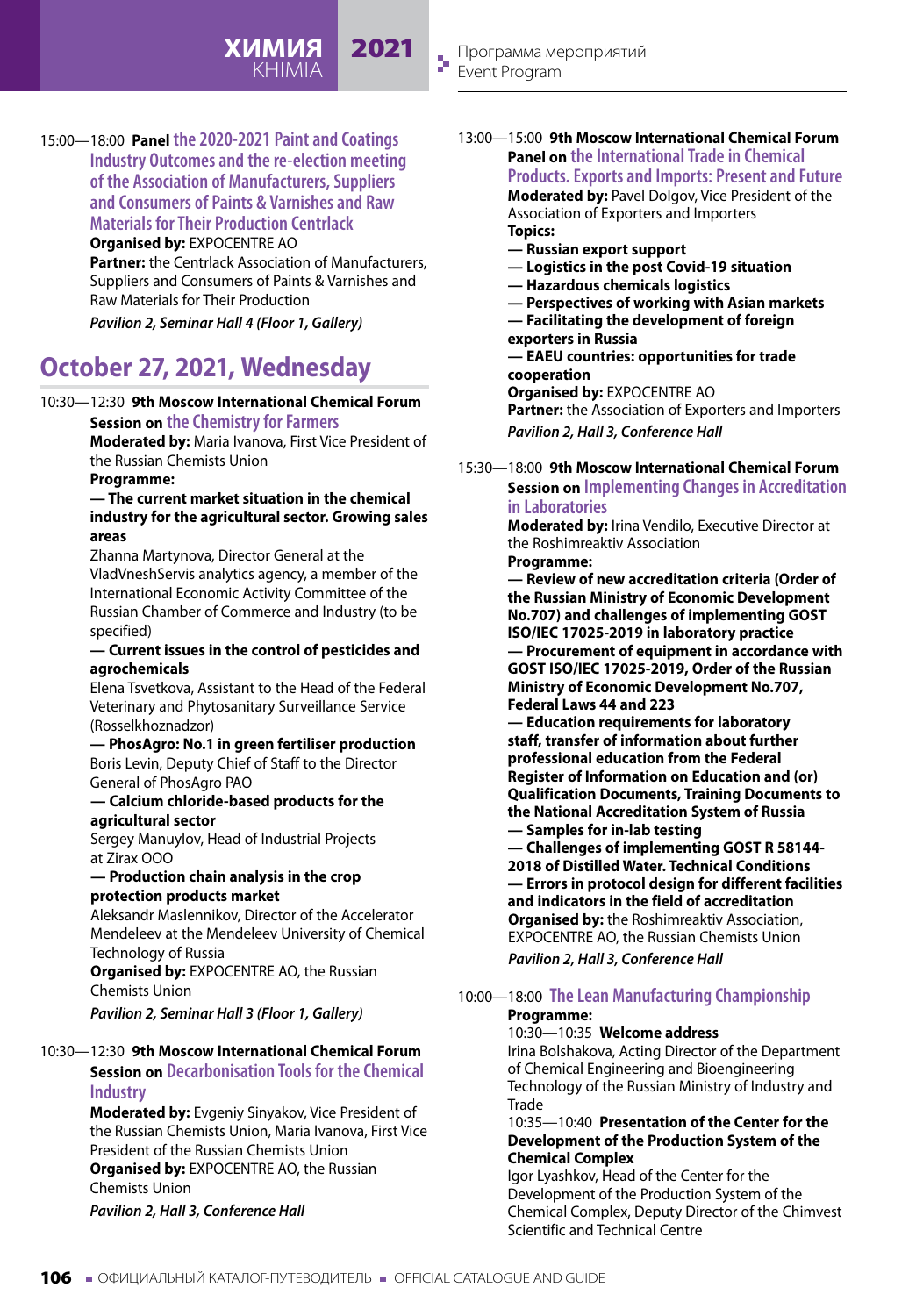# 2021 **ХИМИЯ** KHIMIA

#### 10:40—10:55 **Presentation of the Federal Competence Centre**

Andrey Moskvin, Head of the Project of Studying Russian and Foreign Practices of Productivity Improvement in the Chemical Industry 11:00—12:00 **Panel on lean manufacturing and digitalisation in the chemical industry** 12:00—18:00 **Chemical Industry Lean Manufacturing Championship - LEAN2021 Organised by:** EXPOCENTRE AO **Partners:** the Centre for the Development of the Chemical Industry Production System, the Chimvest Scientific and Technical Centre

*Pavilion 8, Conference Hall*

# 10:00—17:00 **9th Conference on the Modern Technologies for Water Treatment, and Corrosion and Scale Prevention**

**Organised by:** the Roshimreaktiv Association, EXPOCENTRE AO

*Congress Centre, Press Hall*

# 13:00—16:00 **Finals of the MUCTR Innovator Competition**

**Pitch session on innovative projects in ecotechnology and sustainable development Organised by:** the Mendeleev University of Chemical Technology of Russia, EXPOCENTRE AO *Pavilion 2, Seminar Hall 3 (Floor 1, Gallery)*

### 10:15—16:45 **Gallery of Solutions for the Chemical Industry**

**Organised by:** EXPOCENTRE AO 10:15—10:50 **Presentation on Communication Engineering for the Chemical Industry (solutions from DKC) Speakers:**

— Aleksandr Savelov, Cabling Systems Product Manager (AISI 316 stainless steel, GRP, aluminium) — Georgiy Khalaev, Head of IT Department (uninterruptible power supplies, NetOne Mini Data Centre, SCS, IT cabinets)

11:00—11:45 **Presentation of Shut-off and Control Valves for Chemically Aggressive Media (Quadra Logic AO)**

**Speaker:** Vyacheslav Grigoriev, Head of the Shut-off and Control Valves Department at Quadra Logic AO 12:00—12:30 **Presentation of Buyer Values in the Chemicals Industry: A View from Companies and their Customers (Accenture)**

**Speaker:** Kirill Malyshev, Head of Sales and Marketing Practice at Accenture Strategy 13:00—13:45 **Presentation of Russia's First** 

**International B2B2C Platform for the Chemical Industry**

**Speaker:** Sergey Polikarpov, Director of Neftehimmash Red October Trading House OOO 14:00—14:45 **Presentation of the Need for Regular Microbiological Monitoring of** 

# **Production Facilities. Rules for Selection of Effective Biocides**

**Speaker:** Viktoria Samsonova, chemical engineer for the development of antiseptics and biocides at Neohim OOO

#### 15:00—15:45 **Presentation of Biodegradable Composite Materials Based on Synthetic Polymers with Natural Fillers**

**Speaker:** Elena Grigorieva, Laboratory of the Physical Chemistry of Synthetic and Natural Polymer Compositions at the Institute of Biochemical Physics of the Russian Academy of Sciences, junior research fellow

16:00—16:45 **Presentation of Chemical protection of rolling stock: problems and solutions** Andrey Golovinsky, Metal Protection Research and Production Enterprise OOO *Pavilion 2, Hall 1, Presentation Hall*

# 10:00—18:00 **3rd International Tank Container Forum**

**Organised by:** Tank Container World OOO **Supported by:** the Eurasian Union of Railway Participants (EURP)

**Key topics:**

**— Trends in the development of the tank container operator, repair and maintenance business**

**— Specifics of transport logistics and tankcontainer fleet management**

**— Environmental aspects of the development of washing and steaming stations**

**— Development of new regulatory documents governing the industry**

**— Specifics of using certain types of equipment, including cryogenic tank containers (T75) Participants include** Hoyer, Den Hartogh, FESCO, Eurotainer, VTG, Albatross Tank-Leasing, RZD-Logistics AO, SG-Trans AO, Modul OOO *Pavilion Forum, Southern Hall*

15:00—18:00 **9th Moscow International Chemical Forum General Assembly of the Russian Chemists Union Organised by:** the Russian Chemists Union, EXPOCENTRE AO *Pavilion 7, Conference Hall*

# **October 28, 2021, Thursday**

10:30—12:00 **9th Moscow International Chemical Forum Session on the ESG Trends in the Chemical Industry: Environmental, Social and Governance Responsibility Organised by:** EXPOCENTRE AO, the Russian Chemists Union **Partners:** Sberbank PAO, the Business Russia Public **Organisation** *Online*

15:00—18:00 **9th Moscow International Chemical Forum International Conference on Self-regulation Practices in the Implementation of Sustainable Development in Chemical Enterprises Organised by: EXPOCENTRE AO**, the Russian Chemists Union **Supported by:** the International Council of Chemical Associations (ICCA) **With participation of** the European Chemical Industry Council (CEFIC) and the International Union of Pure and Applied Chemistry (IUPAC)